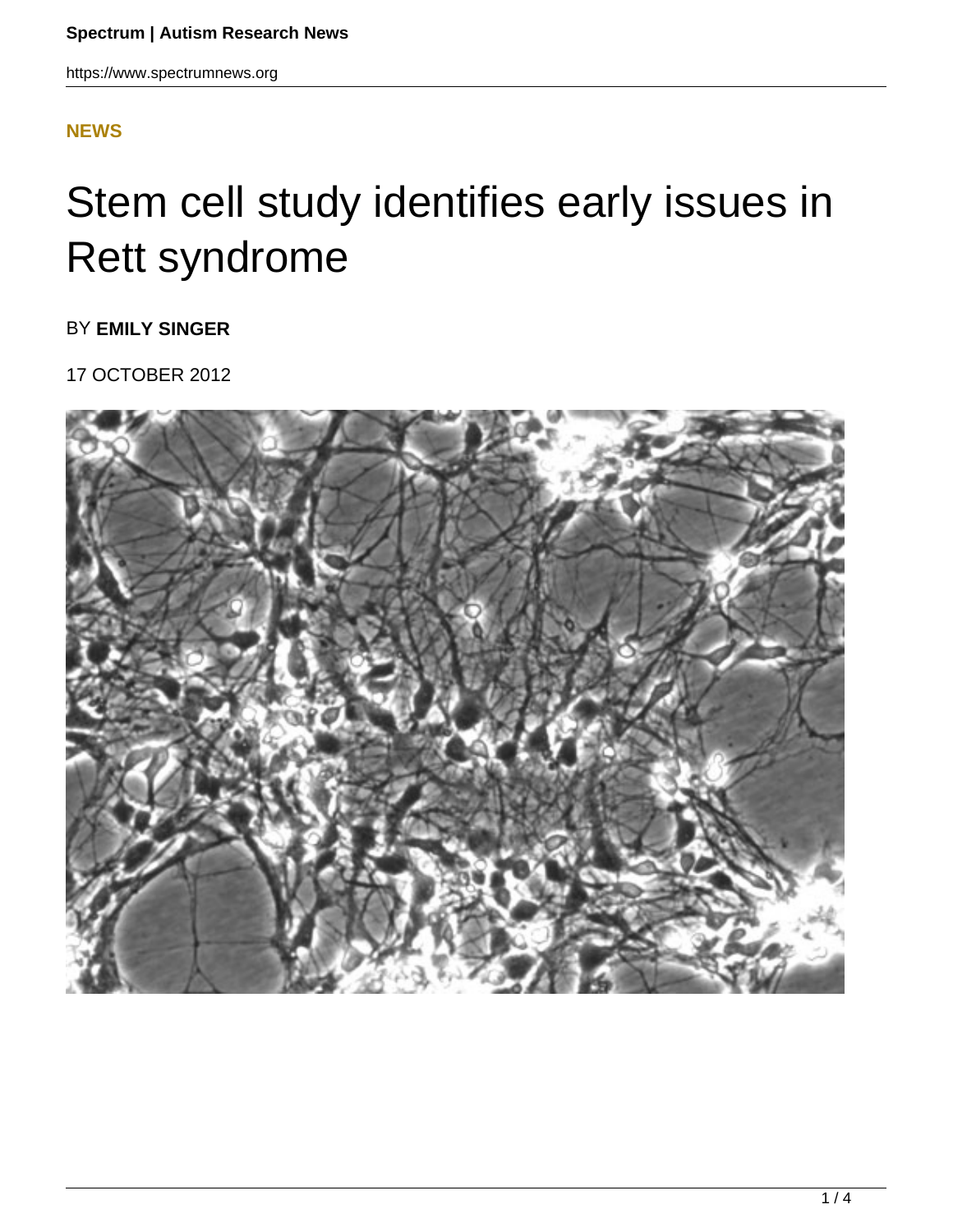https://www.spectrumnews.org



Flawed beginning: Neural progenitor cells from people with Rett syndrome show various differences in chemical signaling compared with controls.

Neural stem cells from people with Rett syndrome show early signs of dysfunction, according to unpublished research presented at the **2012 Society for Neuroscience annual meeting** in New Orleans. The results come from a comprehensive analysis of protein expression in neural progenitor cells, which mark the developmental stage between stem cells and neurons.

"What we're trying to do is see if we can find the earliest molecular changes in patient-derived stem cells," says senior investigator **Anirvan Ghosh**, professor of neurobiology at the University of California, San Diego, and head of discovery for the central nervous system at Swiss drugmaker Roche.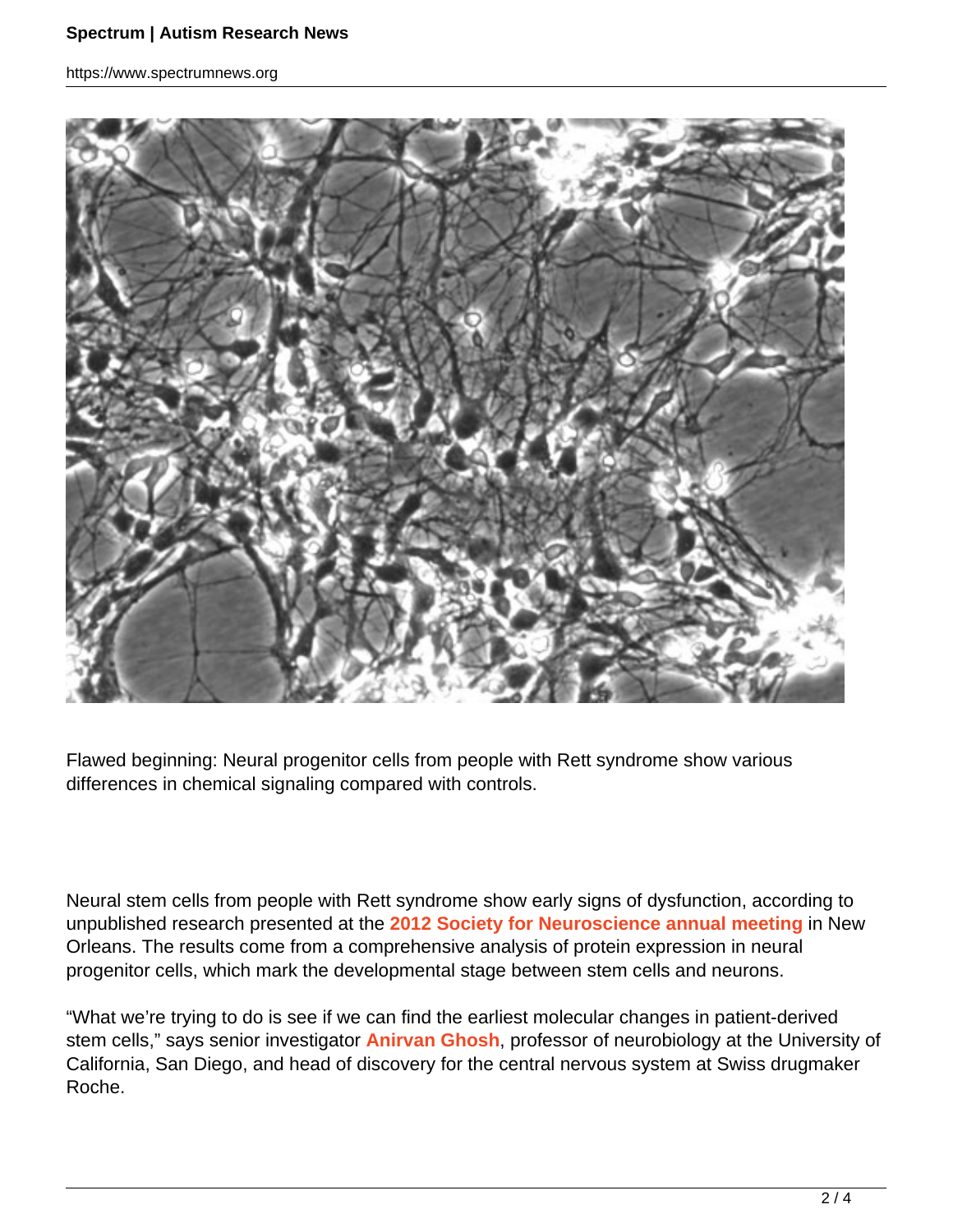The researchers also found defects in the signaling of insulin-like growth factor-1 (IGF-1), a protein that is **in clinical trials as a treatment** for Rett syndrome.

"There is a lot of interest in IGF therapy for Rett, but it's not been clear when you need to start in order to have a benefit," says Ghosh.

Previous studies in animal models suggest that the symptoms of Rett syndrome can be reversed even in adulthood<sup>1</sup>. "But at the same time, we are also discovering that defects start much earlier than we thought," says Ghosh. "If we can [target treatment] earlier, we might have a greater impact."

The researchers are using the same approach to study cells derived from people with schizophrenia and tuberous sclerosis complex, a genetic disorder that is sometimes associated with autism.

## **Early start:**

Rett syndrome, a progressive disorder that strikes mostly girls, is typically caused by mutations in the **MeCP2** gene, which is located on the X chromosome. A 2010 study found that stem cells derived from people with the disorder have signaling defects and **produce fewer functional neurons** than controls do.

In the new study, the researchers aimed to find differences in the expression of thousands of proteins — a much more comprehensive approach than has been done before — and to study an early stage of neural development.

"Are there changes at the progenitor stage that might make cells susceptible later in life when the disorder is manifested?" asks Ghosh. Children with Rett syndrome don't show symptoms until 6 to 18 months, by which time the bulk of neurons are fully formed.

The researchers created induced pluripotent stem (iPS) cells, derived from the skin of males with Rett syndrome and their unaffected fathers. Comparing genetically related individuals lowers the background genetic variability, making it easier to find real differences. (Though the disorder strikes mostly girls, the researchers chose to focus on males because they lack a good copy of the Xlinked gene. Individual cells in girls can express either the good or the mutated copy of the X chromosome.)

Ghosh's collaborator Jeffrey Savas, a postdoctoral researcher in **John Yates**'s lab at the Scripps Research Institute in San Diego, used a sophisticated approach to detect small differences in protein expression between Rett cells and controls.

The researchers grew both sets of neural progenitors with labeled amino acids. They then